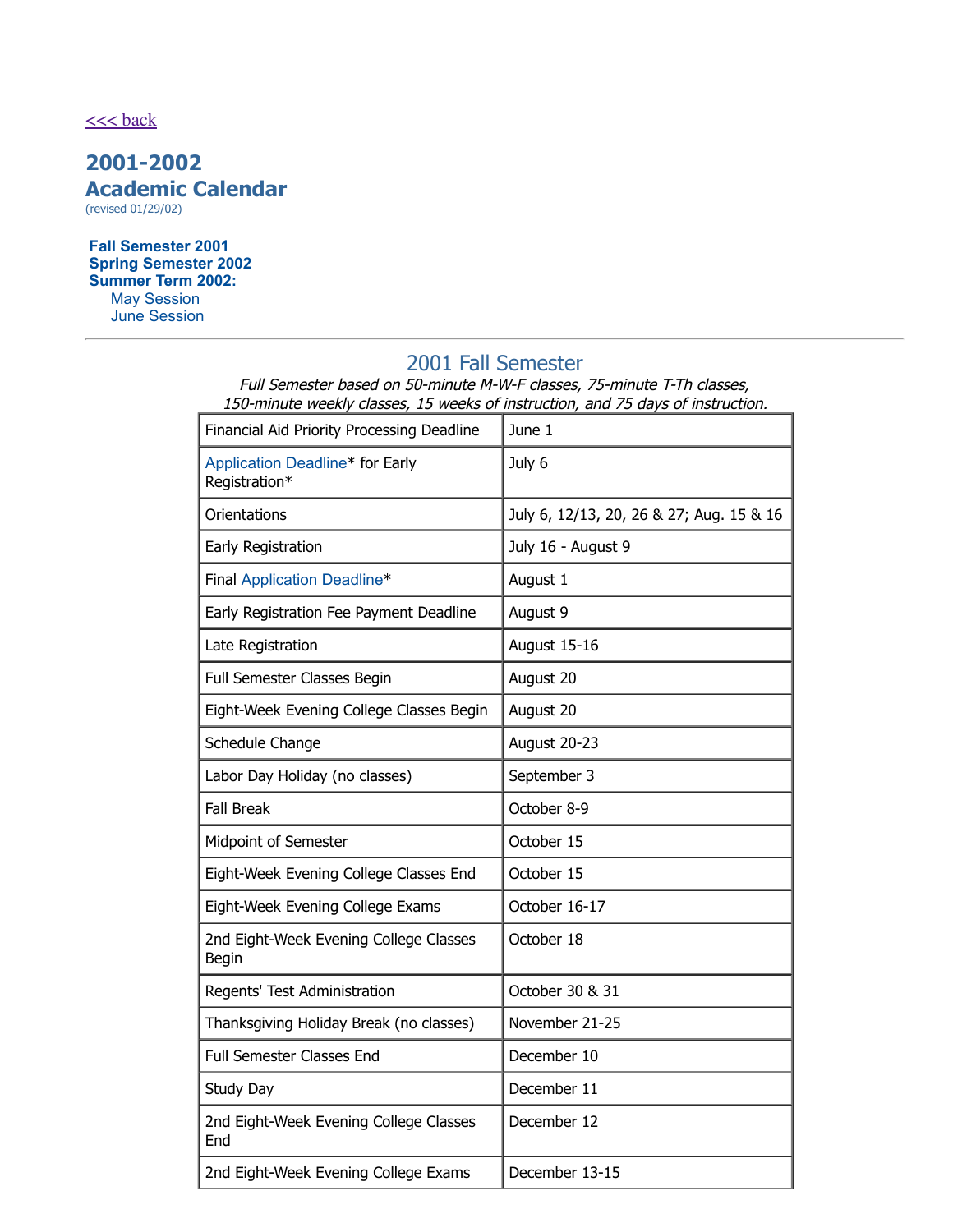| Full Semester Final Examinations | December 11 (Evening Classes Only),<br>$12 - 15, 17$ |
|----------------------------------|------------------------------------------------------|
| Grades Due                       | December 19 (12 Noon)                                |
| Graduation Ceremony              | January 5                                            |

 $\bullet$  TOP

#### <span id="page-1-0"></span>2002 Spring Semester

Full Semester based on 50-minute M-W-F classes, 75-minute T-Th classes, 150-minute weekly classes, 15 weeks of instruction, and 75 days of instruction.

<span id="page-1-1"></span>

| Financial Aid Priority Processing Deadline   | November 1                                    |
|----------------------------------------------|-----------------------------------------------|
| <b>Advising Week</b>                         | November 5-9                                  |
| Early Registration                           | November 12 - December 20                     |
| <b>Application Deadline*</b>                 | December 14                                   |
| Early Registration Fee Payment Deadline      | December 31 (12 Noon)                         |
| Orientation                                  | January 3                                     |
| Late Registration                            | January 3-4                                   |
| Full Semester Classes Begin                  | January 7                                     |
| 1st Eight-Week Evening College Classes Begin | January 7                                     |
| Schedule Change                              | January 7-10                                  |
| Martin Luther King Holiday (no classes)      | January 21                                    |
| 1st Eight-Week Evening College Classes End   | February 27                                   |
| 1st Eight-Week Evening College Exams         | February 28-March 4                           |
| Midpoint of Semester                         | February 28                                   |
| 2nd Eight-Week Evening College Classes Begin | March 5                                       |
| Spring Break (no classes)                    | March 11-17                                   |
| Assessment Day (no classes)                  | March 19                                      |
| Regents' Test Administration                 | March 19 & 20                                 |
| Full Semester Classes End                    | April 30                                      |
| Study Day                                    | May 1                                         |
| 2nd Eight-Week Evening College Classes End   | May 2                                         |
| 2nd Eight-Week Evening College Exams         | May 3-4, 6                                    |
| <b>Full Semester Final Examinations</b>      | May 1 (Evening Classes Only), 2-4,<br>$6 - 7$ |
| Grades Due                                   | May 8 (12 Noon)                               |
| <b>Graduation Ceremony</b>                   | May 11                                        |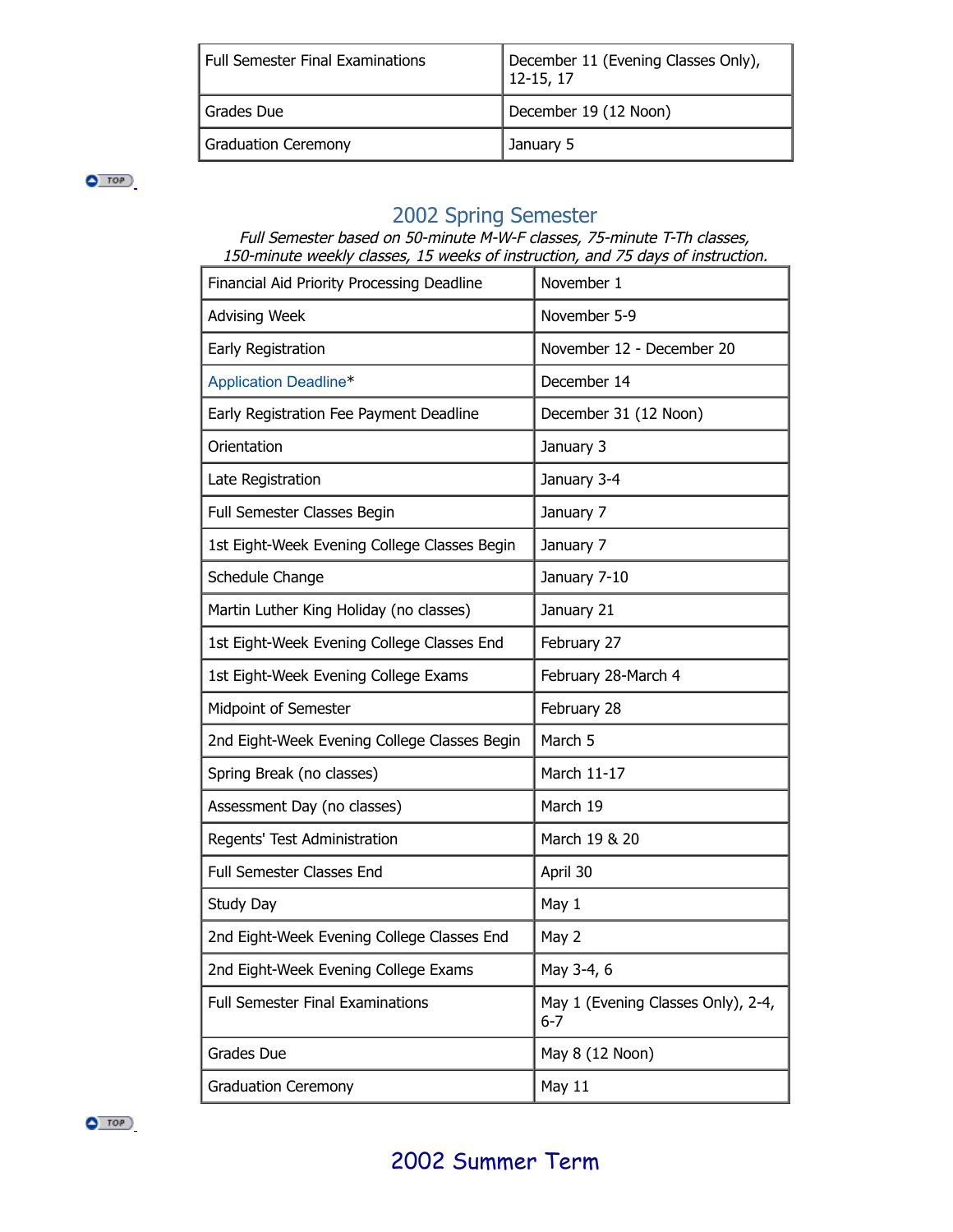#### May Session Based on 14 days of 160-minute classes.

| Financial Aid Priority Processing Deadline                                    | March 15         |
|-------------------------------------------------------------------------------|------------------|
| <b>Advising Week</b>                                                          | April 1-5        |
| Early Registration                                                            | April 8 - May 9  |
| <b>Early Registration Fee Payment</b><br>Deadline** (May & May/June Sessions) | May 9            |
| Classes Begin                                                                 | May 13           |
| Schedule Change                                                               | May 13           |
| <b>Midpoint of Session</b>                                                    | <b>May 22</b>    |
| Holiday (no classes)                                                          | <b>May 27</b>    |
| <b>Classes End</b>                                                            | <b>May 31</b>    |
| <b>Final Examinations</b>                                                     | June 3           |
| Grades Due                                                                    | June 7 (12 Noon) |

 $\bullet$  TOP

# 2002 Summer Term

### **June Session**

Based on 27 days of 85-minute M-T-W-Th classes, 13 days of 175-minute M-W, T-Th classes, and 7 weeks of instruction.

| <b>Financial Aid Priority Processing Deadline</b>           | March 15                                            |
|-------------------------------------------------------------|-----------------------------------------------------|
| <b>Advising Week</b>                                        | April 1-5                                           |
| Early Registration                                          | April 8 - May 9                                     |
| Final Application Deadline*                                 | <b>May 22</b>                                       |
| Early Registration Fee Payment Deadline**<br>(June Session) | <b>May 30</b>                                       |
| Orientation                                                 | June 4                                              |
| Late Registration                                           | June 5                                              |
| Classes Begin                                               | June 6                                              |
| Schedule Change                                             | June 6, 10                                          |
| Midpoint of Session                                         | July 1                                              |
| Holiday (no classes)                                        | July 4                                              |
| Regents' Test Administration                                | July 9                                              |
| MW Classes End                                              | July 22                                             |
| <b>TR Classes End</b>                                       | July 23                                             |
| <b>Classes End</b>                                          | July 24                                             |
| <b>Final Examinations</b>                                   | July 24 (Evening Classes Only), 25-27,<br>$29 - 30$ |
| Grades Due                                                  | July 31 (12 Noon)                                   |